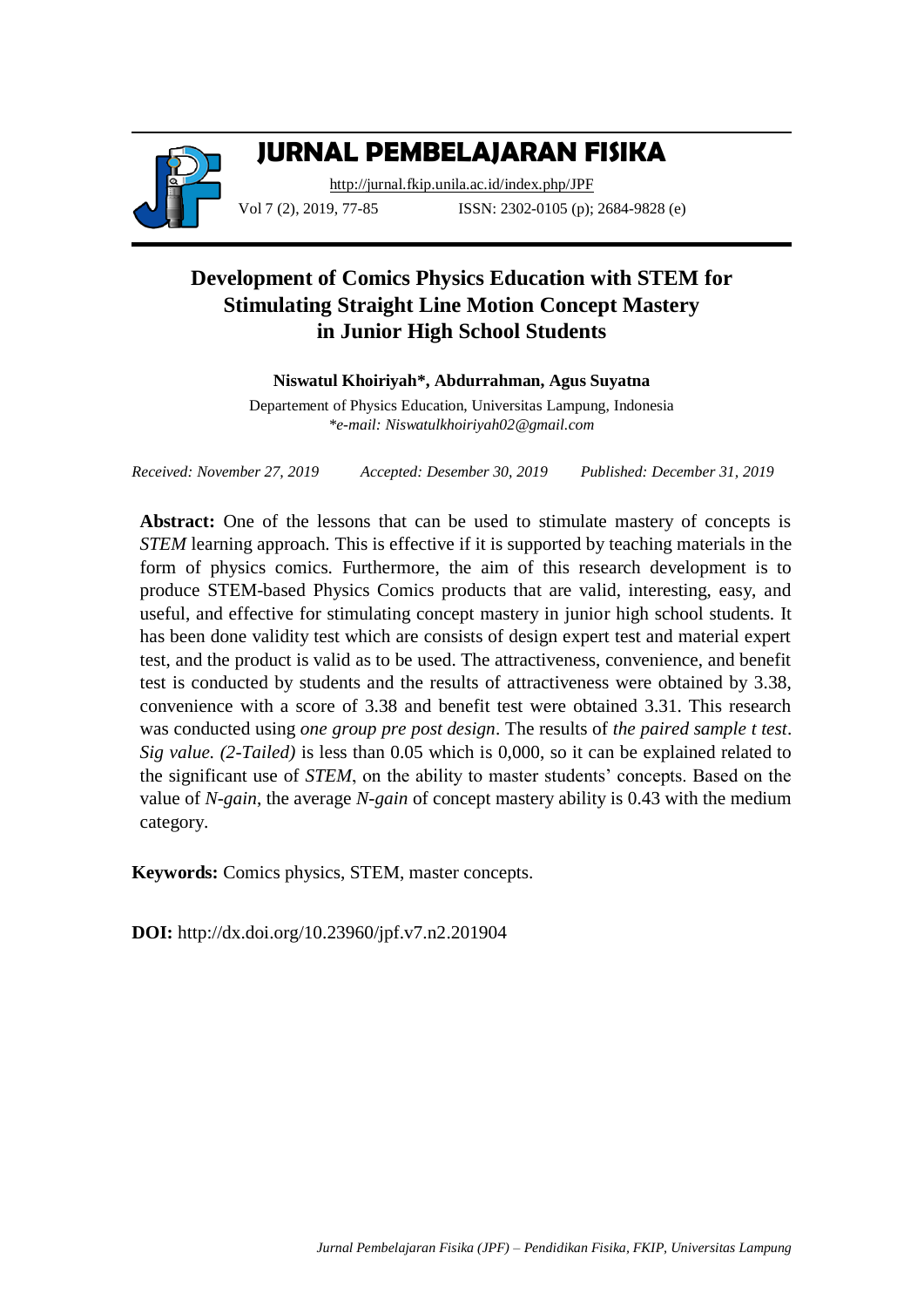#### **INTRODUCTION**

In essence, education is an effort undertaken by the government to improve the human resource capacity in facing 21st-century challenges (Anwar, 2014; Wijaya, Sudjimat, & Nyoto, 2016). Currently, 21st-century human resources must have life skills and career skills, critical and innovative learning skills (Murti, 2013). Learning in the context of preparing for the 21st century refers to the concept of learning that provides experience to learners (Poedjiadi, 2005). Engagement in STEM across the primary-secondary school transition has been widely investigated. However, integrated-STEM implementation had not shown practical packaging and could not reach all the skills that gifted students needed in the 21st century (Abdurrahman, et,al, 2019)

Sciences is one of the subjects taught at the junior high school level. Science consists of Physics, Biology, and Chemistry. Physics is the science or knowledge of nature. Many physics materials have formulas and a series of abstract events that make it difficult for students to understand the material provided, so students are less interested and constrained to understand the material. Based on the description above, it would be more convenient if the physics lessons were delivered in a fun way (Lesmono, 2011).

Some of the potential reasons for developing comics as a learning medium include: (1) junior high school-age children like comics; (2) comics can be read whenever students want them; (3) comics can describe abstract physical phenomena that are not visible; (4) comics convey the contents of the learning message through several characters so students can easily understand the material conveyed (Adinata, 2015).

So far the STEM education movement that has been implemented in developed countries such as Japan, Korea, Australia, and the United Kingdom or developing countries such as Thailand, Singapore and Malaysia, views STEM education as a solution of the problem of the quality of human resources and the nation's competitiveness. Awareness of the importance of STEM education has emerged among education experts in Indonesia where Indonesia itself has not implemented STEM education (Rustaman, 2016).

Based on the results of preliminary research conducted in several schools with a questionnaire distribution method distributed to science teachers and grade VIII students. The results of the analysis of the overall needs of students revealed that 63% of students stated that they needed to develop physics comics while the analysis of teachers revealed that 85% of teachers also stated that they needed to develop comics. Based on the description above, research has been carried out relating to the development of physics comics based *science, technology, engineering,* and *mathematics* (STEM) to stimulate the mastery of concepts in junior high school students. Furthermore, the aim of this research development is to produce STEM-based Physics Comics products that are valid, interesting, easy, and useful, and effective for stimulating concept mastery in junior high school students.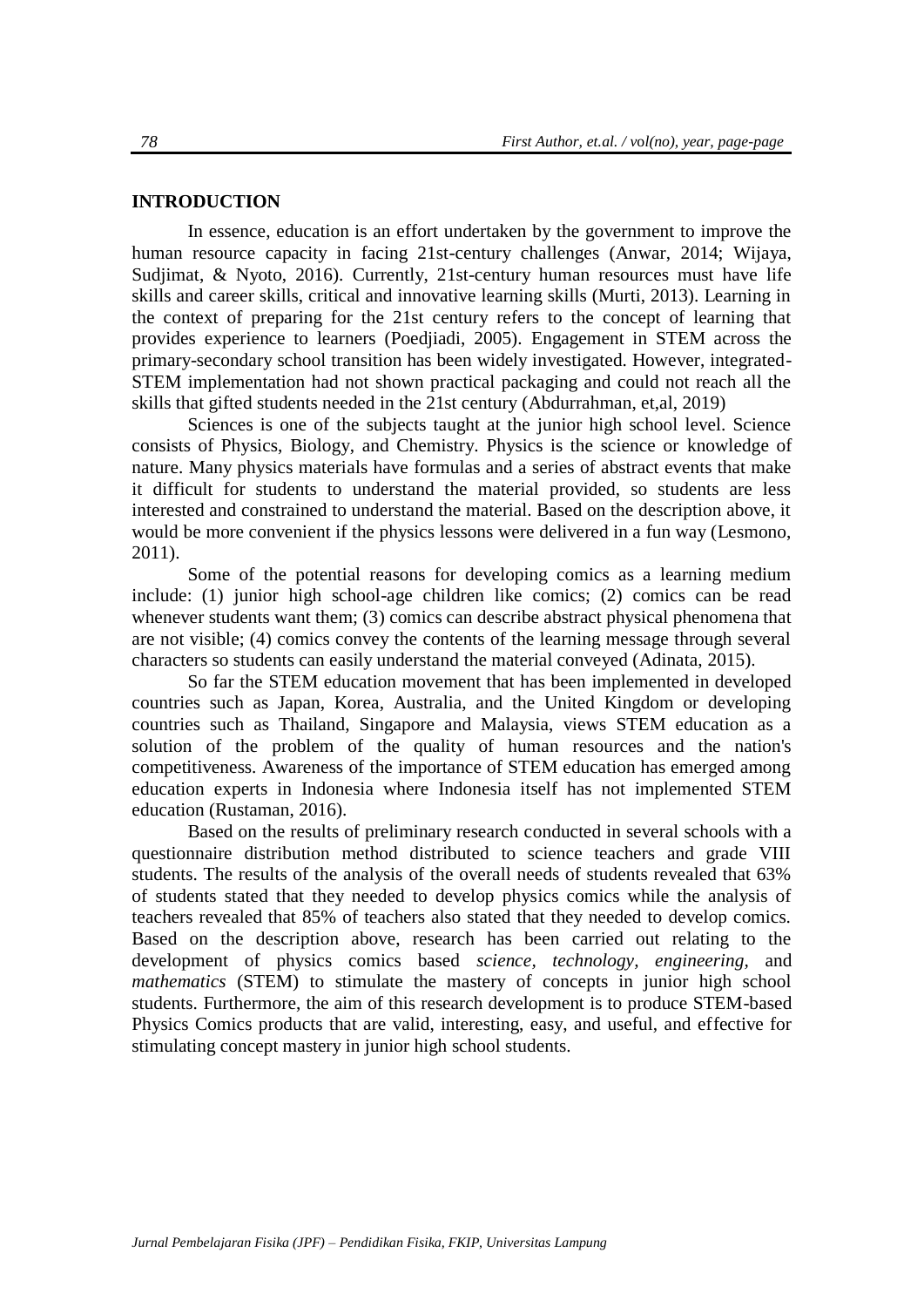#### **METHOD**

The research design used in this study is *research and development* (R&D). Research and development or better known as *research and development* (R&D) are a research method that is widely used in educational research. According to Sugiyono (2012: 407), research and development methods are research methods used to produce a particular product and test the effectiveness of the product. This research is conducted *using one group pre post design*.

#### **Research Design & Procedures**

The development procedure is held to refer the process of instructional media development by Sadiman et al. (2006: 39). The flowchart of the instructional media development process can be seen in Figure 1.



Figure 1. the instructional media development process (Sadiman, 2006).

#### **Population and Sample**

Sampling was done by using purposive sampling technique. This study takes the majority of the population to be sampled by background have average academic ability equal. This research was conducted at SMPN 3 Terbanggi Besar, Lampung, in class VIII G.

#### **Data Analysis**

The test conducted in this research was a validation test consisting of a design expert test and material expert test, a small group test and an effectiveness test. The results of this study use *the paired sample t* test and the *N Gain* test. For effectiveness testing using the results of pre-test and post-test and N-gain is calculated to determine how far the mastery of students' concepts.

#### **RESULT AND DISCUSSION**

Characteristics of Comics as Science Teaching Materials on Straight Motion Material. The Conversation and storylines that made the developer adjusted for age readers in general. The contents of the comic tell about the massive dialogue on straight motion in the form of speed, speed, distance, displacement, and acceleration, then tells about the understanding of straight motion which is then divided into two, namely Straight Motion Regularly (SMR) and Straight Motion Changed Regularly (SMCR) and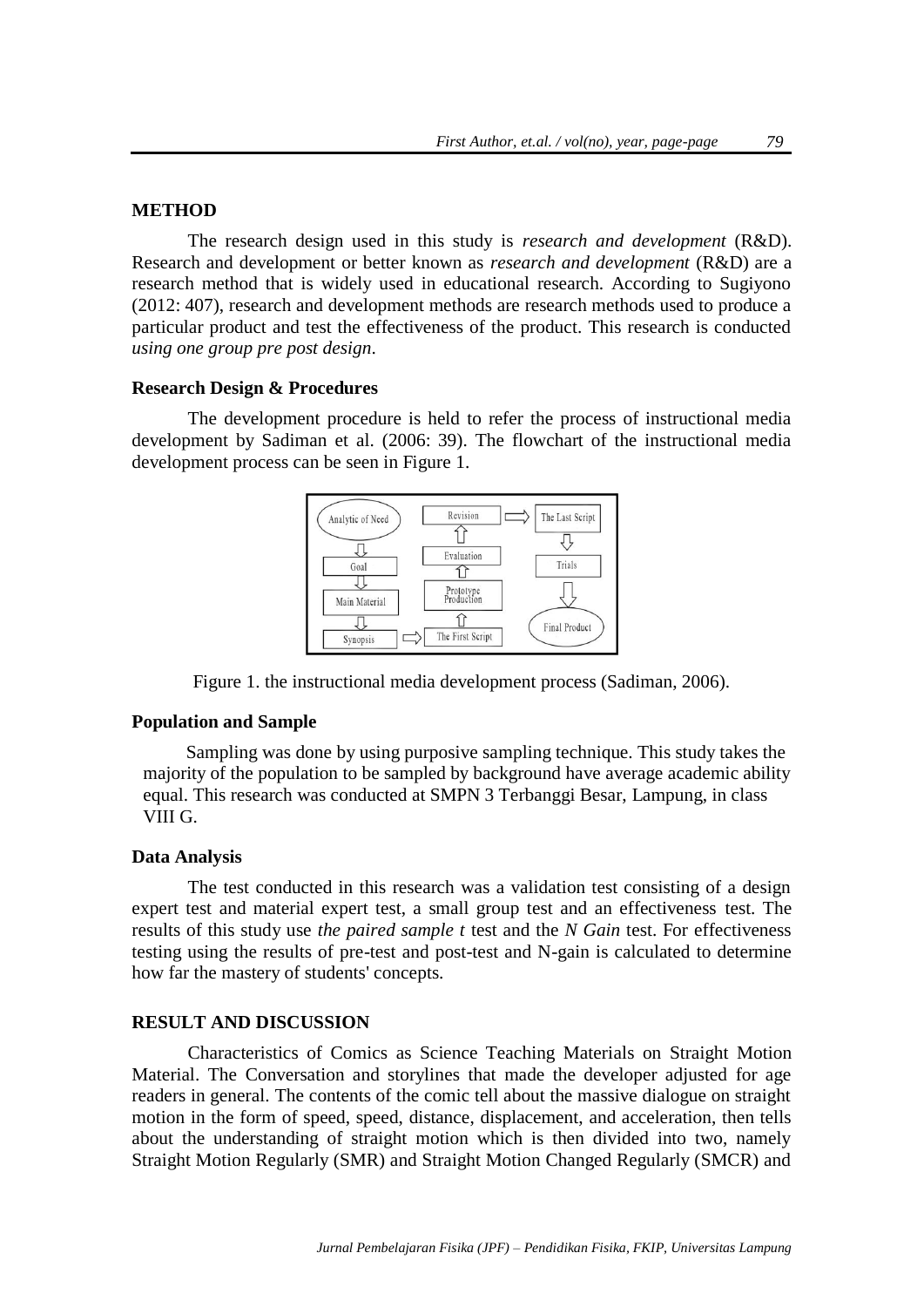simulating experiments. This comic also contains question exercises. In addition, the illustrations of images and conversations used in comics are easily understood and in accordance with the facts of everyday life. Stories and messages conveyed through pictures are displayed in the form of panels. This is in accordance with the opinion of Novianti, et al (2009) which states that comics are made with concise and interesting stories, stories on comics about themselves so that readers can immediately identify themselves through the feelings and actions of the character of the main character. This is consistent with the findings of Hidayah, et al (2016) which states that comics are one of the teaching materials that are designed to resemble learning modules that can be used as learning resources. The material contained in the comic is in the form of a story line accompanied by pictures and writings that support each other's existence. This can make it easier for students to understand what is being explained. The storyline in the form of pictures and writing is certainly related to the material in question, it's just designed to be more interesting so students are interested and not bored while studying.

The characteristics of the physics comic that have been developed have the following STEM characteristics:

1. Science as a Process

In this section, students are guided to observe, ask questions, try, associate, and communicate a phenomenon that occurs in everyday life.

- 2. Technology as Application of Science In this section, students are given the "Physics Application" which aims to facilitate students in understanding technology related to the concept of straight motion that is often encountered in daily life.
- 3. Engineering as a Science of Engineering In this section, students are given a broader understanding of the engineering procedures of engineering design. The aim is to provide students with provisions when dealing with perspectives on how the analyse series.
- 4. Mathematics as a Tool

In this section, students are invited to model their own mathematical formulas in straight-motion material.

| Cecepatan v (m/s)                                                                                                                                                                                        |                                                                                                                                                                                                                                                                                                                                                                                                                                                         |
|----------------------------------------------------------------------------------------------------------------------------------------------------------------------------------------------------------|---------------------------------------------------------------------------------------------------------------------------------------------------------------------------------------------------------------------------------------------------------------------------------------------------------------------------------------------------------------------------------------------------------------------------------------------------------|
| 7<br>3                                                                                                                                                                                                   | Waktu t (s)                                                                                                                                                                                                                                                                                                                                                                                                                                             |
| yang ditempuh benda selama 2 detik pertama ?<br>$\frac{324}{10}$ m/s <sup>2</sup> dan 2 m<br>$b. 2$ m/s <sup>2</sup> dan $4$ m<br>c. $3 \text{ m/s}^2$ dan $3 \text{ m}$<br>d. $3 \text{ m/s}^2$ dan 4 m | Dari grafik di atas berapakah besar percepatan dari C-D dan berapakah jarak                                                                                                                                                                                                                                                                                                                                                                             |
| $D_{1k}$<br>$V_{C}$ , $3$ M/s<br>$V_{0}$ , $7M_4$<br>400115<br>$V_{\alpha}$ , $\circ$<br>$V_{b}$ . 3 m/s<br>$km + 25$<br>$Du$ .<br>a. Pada Co-D ?<br>S 2 pada delik pertama?                             | <b>JOURNAL</b><br>* mancari a pada C-D<br>$U_4$ , $U_6$ + ab<br>Vo: Vo tat<br>$3.3 + a1$<br>$3 - 3 + 0 - 1$<br>410<br>a, ums, gadi percepatan pada<br>$C - D$ adatah 4 mint<br>· Untuk mancari & Pada 2 delik<br>Perbama, mencari a dahulu<br>$S_{\alpha}$ Vot + $\%$ at<br>$V_{b}$ , $V_{a}$ is $\omega$ k<br>$5.0.14$ Y <sub>2</sub> 1.2<br>25010.2<br>5: 4.4<br>2229<br>$OIB_{b}11m1b$ $S12m$<br>Thor, Tarak sempul zdet'k<br>Pertama adalah<br>上 川。 |

Figure 2. Analysis of Mathematics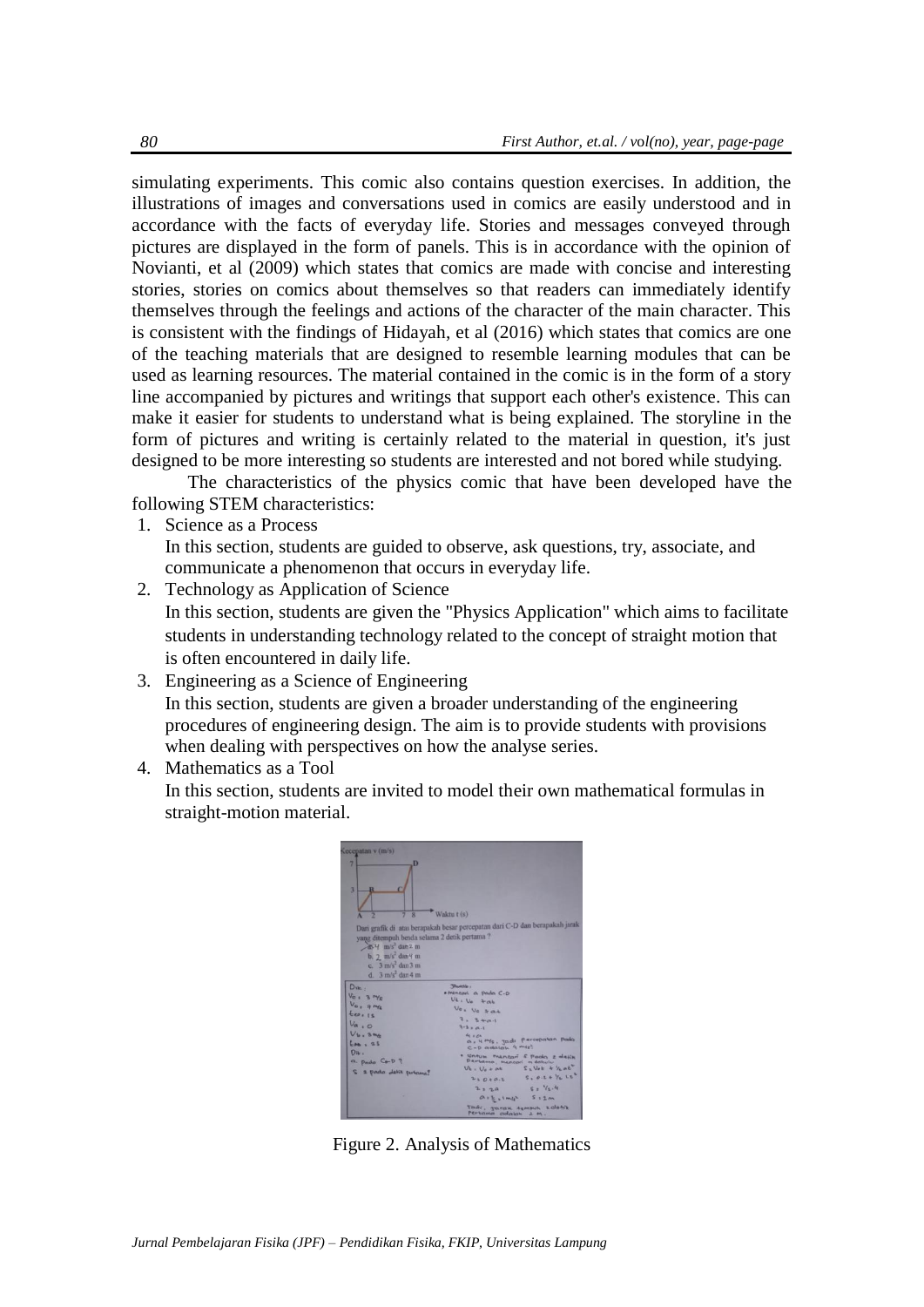

Figure 3. Analysis Concept of Science

STEM activities, the students should be encouraged to create their own visual form to the representation of the basic concepts that are focused on problem-solving or production of the product, including the application of engineering design process, e.g., expression, creation, testing, repair (Blackley et.al 2018). The Result of Validity Test. The result of validity test can be seen in table 1

| Table 1. The Result of Validity Expert Test |                                                          |              |                   |  |
|---------------------------------------------|----------------------------------------------------------|--------------|-------------------|--|
| N <sub>0</sub>                              | <b>Aspect Assessed</b><br>Qualitative<br><b>Examiner</b> |              |                   |  |
|                                             |                                                          | <b>Score</b> | <b>Statements</b> |  |
|                                             | <b>Material Expert Test</b>                              | 3.57         | Very Valid        |  |
| $\overline{c}$                              | Design Expert Test                                       | 3,68         | Very Valid        |  |

Based on the results the validity of the product in the material aspect showed a good result with the score of 3.47, which means the result was in a high category. The developer also tests the design expert to determine the level of interesting product being developed. Based on the test results the developer design expert obtained a validity score of 3.62. The score obtained is included in the classification is very valid, which is in the range of scores 3.26 - 4.00. This is in line with research conducted by Widyawati (2015) which states that the feasibility of media comic science is based on the research of media experts, material experts, educators, and peers with very good criteria.

#### **The Result of One on One Test**

The results of the one-on-one test questionnaire analysis can be seen in Table 2

|                | Table 2. The Result of One on One Test |                 |                   |  |
|----------------|----------------------------------------|-----------------|-------------------|--|
| N <sub>0</sub> | Aspect                                 | <b>Examiner</b> | Qualitative       |  |
|                | <b>Assessed</b>                        | <b>Score</b>    | <b>Statements</b> |  |
| 1.             | attractiveness                         | 3,38            | Very Good         |  |
| 2.             | Ease Using                             | 3,38            | Very Good         |  |
| 3.             | <b>Benefit Using</b>                   | 3,31            | Very Good         |  |
|                | Total                                  | 3,37            | Very Good         |  |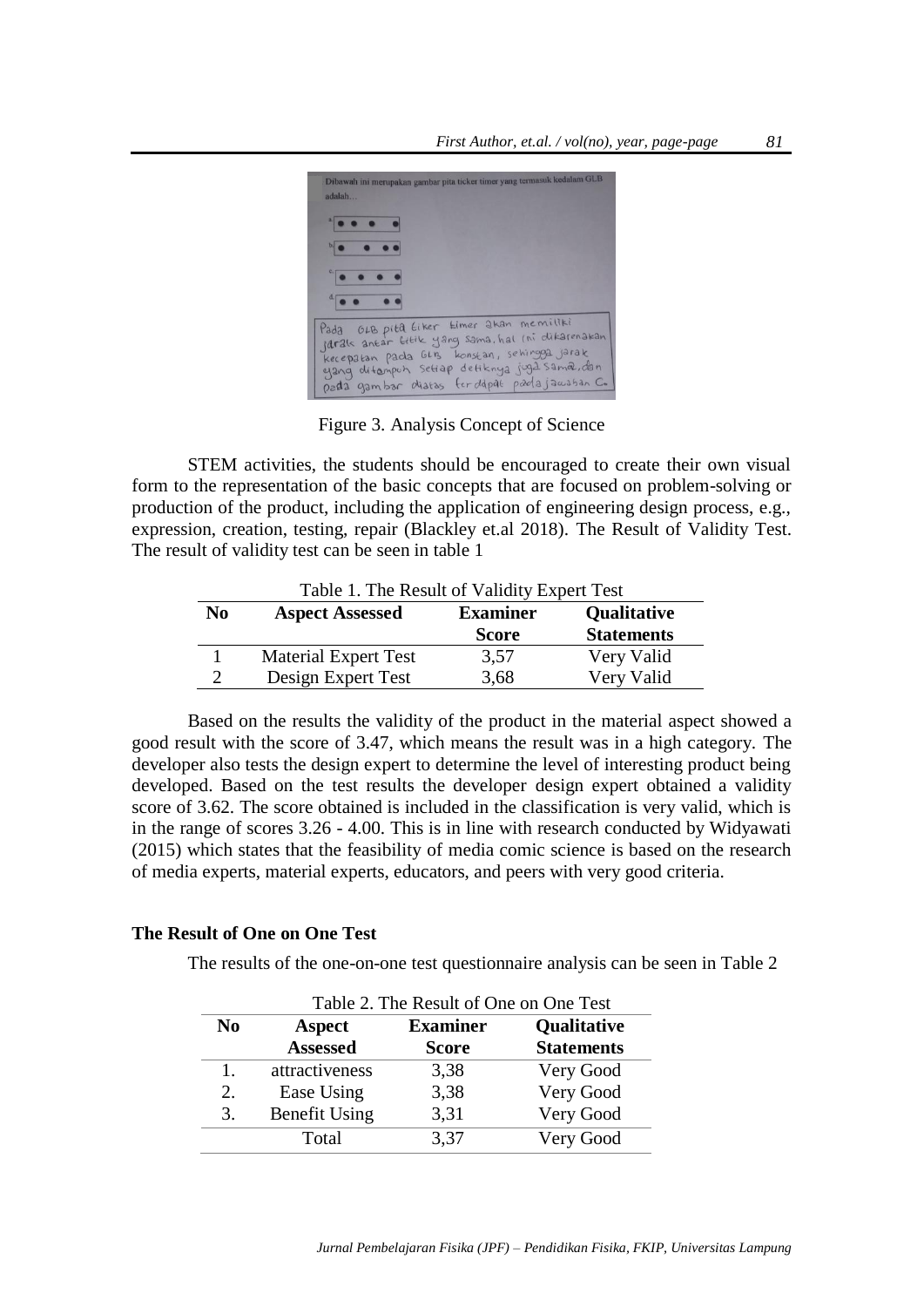The developer does a one-on-one test to find out the attractiveness, ease and benefit using of the comics that were developed. Based on the results of one-on-one tests, the developer obtained a score for the attractiveness test of 3.38, for the ease using test obtained a score of 3.38 and for the benefit test a score of 3.31 was obtained. The scores obtained are in the range of scores of 3.26 - 4.00 so it can be concluded that the comics produced are interesting, easy and useful. Based on students' comments when doing one-on-one test, students feel very interested in reading comics that were developed. This is caused the comic not only invites students to learn straight motion material, but also invites students to follow the excitement of the character's adventure story in uncovering a mystery in the straight motion material.

This is consistent with the opinion of Aslamiyah (2017) which states that students' responses to comic media are considered to be very good because comics are considered easier to understand and more interesting than the books used. The Result of *n-gain* score can be seen in Table 3

| Tuble 5. The Result of It Suit secre concept musici ; Tionity<br>`Score |       | $\Sigma$ Score |                       |  |
|-------------------------------------------------------------------------|-------|----------------|-----------------------|--|
| $\Sigma$ Pre-test<br>$\sum$ Post-test                                   |       | N-Gain         | <b>Class Criteria</b> |  |
| 45.48                                                                   | 68.71 | 0.43           | Medium                |  |

Table 3. The Result of N-Gain score Concept Mastery Ability

Data on the results of the pre-test and post-test answers were then analysed to determine the increase in mastery of concepts using n-gain. Based on the n-gain value with the help of Microsoft Excel, the n-gain score of 0.43 is obtained with medium criteria. Based on the n-gain value obtained, it can be concluded that the comics that have been valid can increase the mastery of student concepts.

Testing the improvement in students' concept mastery ability is done using paired sample t test with the help of the SPSS 22 program. The results of paired sample *t* test can be seen in Table 4.

| Table 4. The Result Paired Sample T Test |            |        |    |       |
|------------------------------------------|------------|--------|----|-------|
| Data                                     | Average    |        | df | Sig   |
|                                          | difference |        |    |       |
| Posttest                                 | 23.226     | 21.578 | 30 | 0.000 |
| Pretest                                  |            |        |    |       |

Based on the paired sample t test results obtained sig. of 0.00 which means there is an increase in the mastery of students' concepts after using STEM-based physics comics. It can be seen in the value of sig. obtained  $\langle 0.05 \rangle$  so that H<sub>1</sub> is accepted. The average increase in mastery of students' concepts is 23,226.

Hypothesis testing is done using paired sample t test with the help of SPSS 22 program. Based on paired sample t test, sig values are obtained of 0.00 which means there is an increase in the mastery of student concepts after using STEM-based comics. It can be seen in the value of sig. obtained  $\langle 0.05 \rangle$  so that H<sub>1</sub> is accepted. The average increase in concept mastery is 23,226.

Teaching material in the form of STEM-based comics that have been developed can improve the mastery of the concept of science. Acquisition is in accordance with the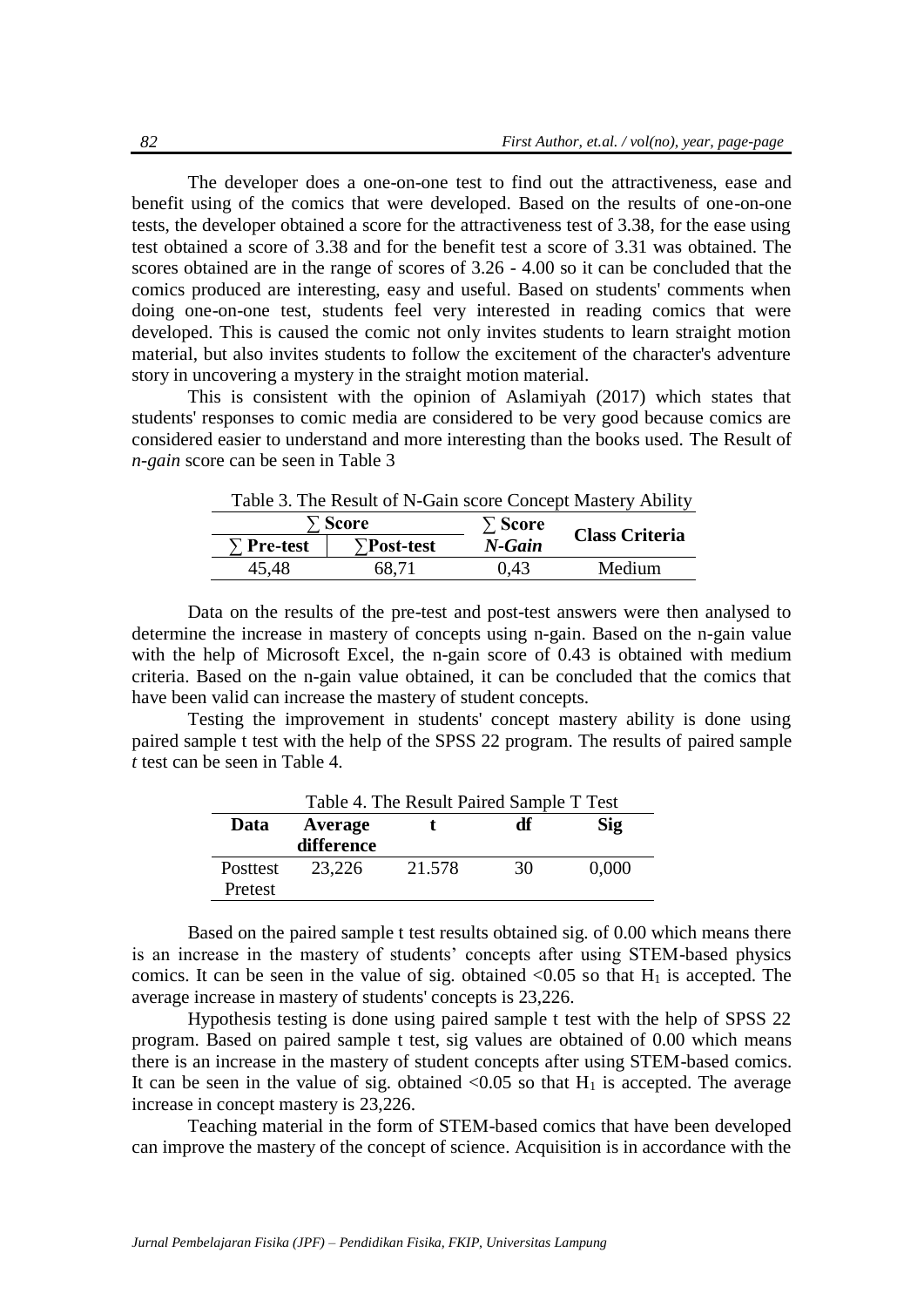opinion of Zuhrowati, et al (2018), Noveri, et al (2011), Aldila, et al (2017) and Adinata, et al (2015) who state that science learning comics are effectively used as a medium for learning Physics in schools. This is in accordance with Komarudin (2016) which states that the use of STEM-based teaching materials is able to increase the mastery of students' concepts in the medium category, better than the use of non-STEM teaching materials in the low category STEM learning implemented through STEMbased teaching materials makes students more easily understand concepts with the help of visualization of concept animations, the use of STEM-based teaching materials can be applied in science learning in junior high schools with the aim to improve and increase students' cognitive learning outcomes, because the learning can help students in constructing their own instruction, overall the results obtained provide a pretty good picture of how STEM-based learning is can improve mastery of students' concepts.

This is also in line with the opinion of Abdurrahman (2015) the integrated application of STEM indirectly requires students to think creatively. The teaching materials used greatly affect the learning outcomes of students. This is also in line with the opinion of Sulistiyawati et.al (2018) Based on the results of the interview, the students felt happy to learn by using the STEM-based worksheet. It helps them to gain a better understanding. The worksheet presents pictures, phenomenon, and discourse related to daily life and the activities in the worksheet are also arranged in sequence. With the STEM based worksheet, the students' understanding taught is related to daily life. Acquisition is in accordance with the opinion of Listiana et.al (2019) the students taught using the STEM approach are in the "conceptual" category which is more in explaining the concept. This is in line with research conducted by Widayanti et.al (2019) In the future, there needs to be the development of STEM-based teaching materials to support the national curriculum that is designed to the maximum.

### **CONCLUSION**

Based on the results of research and discussion by the aithor, the following conclusions can be concluded. The comic developed contains a dialogue that tells about the amount contained in straight motion, the understanding of straight motion, simulations of straight motion practicum using the STEM approach. This comic contains question exercises and character adventures. Based on the results of the validity test, the comic produced is very valid, Based on the results of the one-on-one test, the comics produced are interesting, easy and useful, Comics on straight motion material developed effectively used as a medium of science learning can be seen from a significant increase in the average learning outcomes at 95% confidence level and the N-gain value obtained at 0.43 with moderate criteria.

#### **REFERENCES**

Abdurrahman. (2015). Guru Sains sebagai Inovator; Merancang Pembelajaran Sains Inovatif Berbasis Riset. Media Akademi, Bandarlampung.

Abdurrahman, A., & Nurulsari, N. (2019). Design and Validation of Inquiry-based STEM Learning Strategy as a Powerful Alternative Solution to Facilitate Gift Students Facing 21st Century Challenging. *Journal for the Education of Gifted*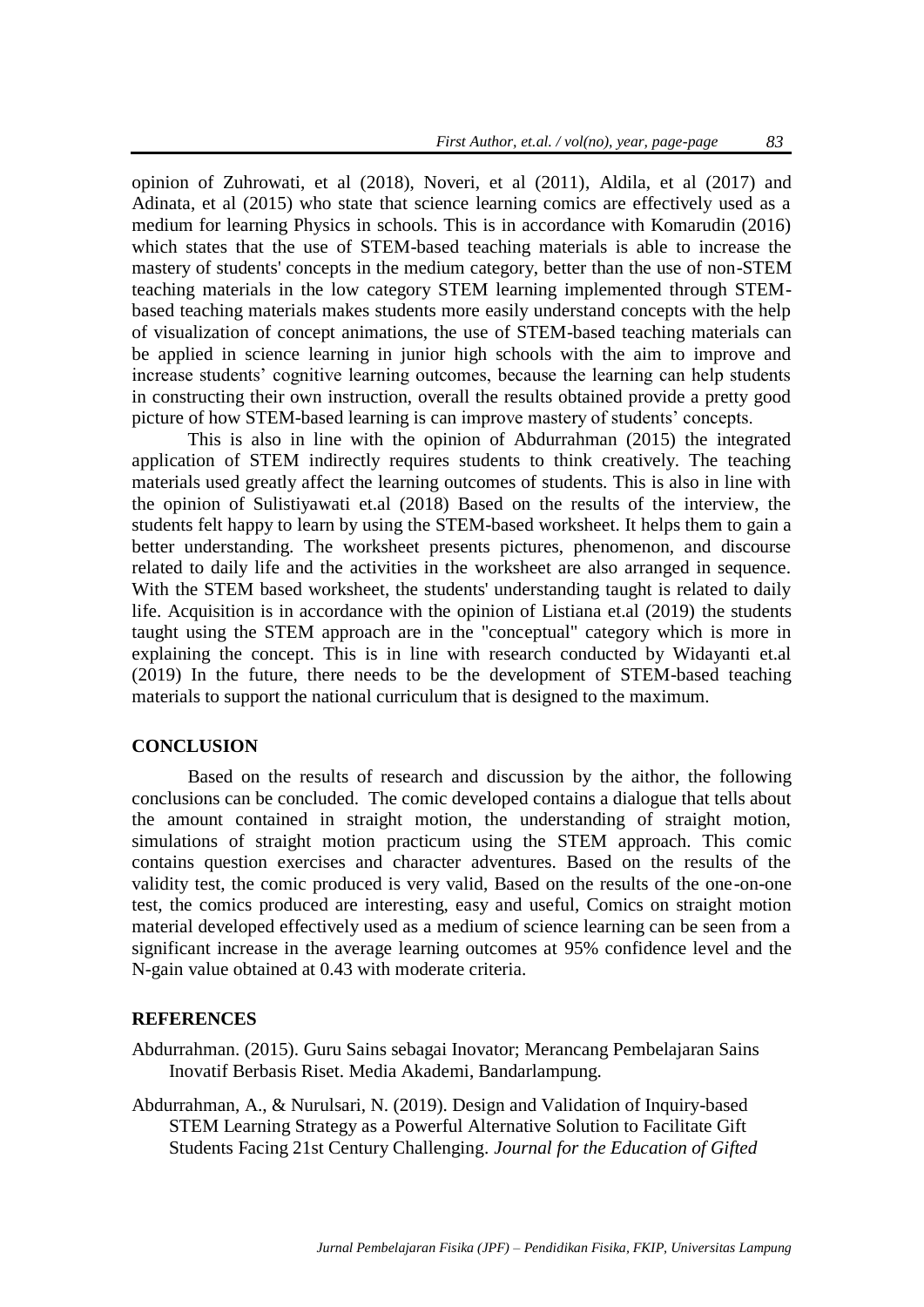*Young Scientists*, *7*(1), 34–56. https://doi.org/10.17478/jegys.513308

- Aburrahman, Ariyani, F., Maulina, H., & Design, N. (2019). Design and Validation of Inquiry-based STEM Learning Strategy as a Powerful Alternative Solution to Facilitate Gifted Students Facing 21st Century Challenging To cite this article :, *7*(1), 33–56.
- Adinata, I. W., Maharta, N., & Nyeneng, I. D. P. (2015). Pengembangan komik pembelajaran fisika berbasis desain grafis. *Jurnal Pembelajaran Fisika*, *3*(5), 109– 117.
- Aldila, C., Abdurrahman, & Sesunan, F. (2017). Pengembangan LKPD Berbasis STEM Untuk Menembuhkan Keterampilan Kreatif Siswa. *Jurnal Pembelajaran Fisika*, *5*(4), 85–95.
- Anwar, C. (2014). Hakikat Manusia dalam Pendidikan Sebuah Tinjauan Filosofis. Yogyakarta:SUKA-Press.
- Aslamiyah, L., Maturi, & Nugroho, S. E. (2017). Pengembangan Media Pembelajaran Komik Fisika Berbasis Integrasi-Interkoneksi. *Unnes Physics Education Journal*, *6*(3), 44–45.
- Blackley, S., Rahmawati, Y., Fitriani, E., Sheffield, R., & Koul, R. (2018). Using a Makerspace approach to engage Indonesian primary students with STEM. *Issues in Educational Research*, *28*(1), 18–42.
- Komarudin, Umar. (2016) Pengunaan E-book berbasis STEM untuk Meningkatkan Penguasaan Konsep Siswa dan Technology Engineering Literacy Siswa. *Scientific Journal of Basic Education, 2(2)*, 13-24.
- Lesmono, D Albertus dkk. (2011). Pengembangan Bahan Ajar Fisika berupa Komik pada Materi Cahaya di SMP. Jember: Research Journal.
- Listiana, Abdurrahman, Suyatna, A., & Nuangchalerm, P. (2019). The Effect of Newtonian Dynamics STEM-Integrated Learning Strategy to Increase Scientific Literacy of Senior High School Students. *Jurnal Ilmiah Pendidikan FisikaAl-BiRuNi*, *08*(1), 43–52.
- Murti, K. E. (2013). Pendidikan Abad 21 dan Implementasinya pada pembelajaran di Sekolah Menengah Kejuruan (SMK) untuk paket Keahlian Desain Interior. Artikel Kurikulum 2013 SMK, 1-23
- Poedjiadi, A. (2005). Sains Teknologi Masyarakat Model Pembelajaran Konstektual bermuatan Nilai. Bandung: Remaja Rosdakarya.
- Rustaman, N.Y. (2016) *Based Science Learning STEM Future Education* . Bandung:Indonesian Education University.
- Sadiman dkk. (2006).*Media Pendiidkan*. Jakarta:Puteskom dan Raja Grafindo Persada.
- Sugiyono. (2012).*Metode Penelitian Pendidikan*. Bandung:Alfabeta.

Sulitiyowati, Abdurrahman, & Jalmo, T. (2018). The Effect of STEM- Based